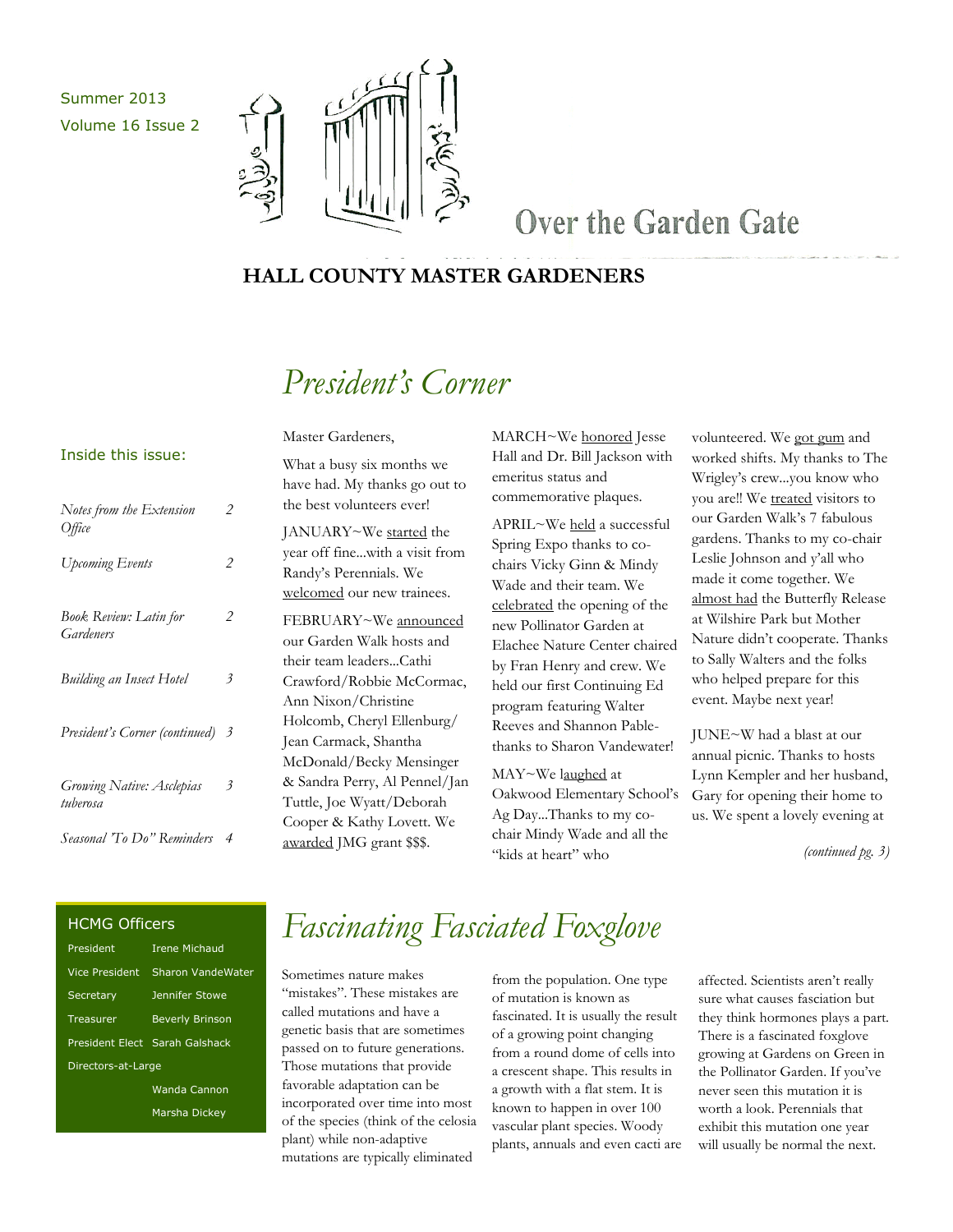

*Fasciated foxglove at Gardens on Green*

### *Notes from the Extension Office*

Spring was refreshingly enjoyable this year...lots of rain and cooler temperatures. Gardening calls and visits are picking up since the soil temps are finally warming up and people are beginning to see blossoms and fruit in their gardens. Questions this year seem to center around fungal issues as a result of our cooler, wetter conditions. We saw a lot of problems with the rose slug on knockout roses. It is always interesting to see what type of

issues come up every year due to environmental conditions.

The Hall County Farmers Markets are open and slowly but surely the harvest is coming in. Visit one of the three farmers markets around town this summer. The traditional Hall Co. farmers market on Jesse Jewell, The Gainesville on the Square market and the Sprout Spring library market are all unique and different. Each one is an enjoyable experience. Plans for a few visits from the HC MGEV at our popular *Ask a Master* 

*Gardener* booths are in the works. If you would like to volunteer at one of these booths, this is a great way for the MGEVs to educate and inform our community about all things garden. Just give me a call. We are planning on having a table at least once a month at these markets. It is important for us to get out in the public and inform and educate as much as we can. Plus it is fun! The Extension Office also appreciates your help with answering

(*continued pg. 4*)

#### Gardening

is cheaper than therapy and you get tomatoes!

## *Upcoming Events*

Be sure to mark your calendars for the following events. Monthly meetings are the third Tuesday each month at 6:30 at the Board of Education building, 711 Green Street unless otherwise noted.

July 16th at the **Ag Center**  Building, Penny Stowe, Marsha Dalton and Linda Chastain will demonstrate how to make hypertufa, seed bombs and leaf molds. Bring a dish to share like the old days.

August 20th Scott McMahan will speak on new plants.

September 17th speaker to be announced soon.

October 15th Dan Long will present a program on vines in the garden.

Linda Melvin is working hard to provide us with some fabulous door prizes at our monthly meetings. She would love input from you...what kind of door prizes would you like to win? Do you want more plants, garden art, gift cards to nurseries, garden equipment, or books? Please let Linda know by emailing her at lm5609@gmail.com



# *Latin for Gardeners*

Book Review: *Latin for Gardeners ~ Over 3,000 Plant Names Explained and Explored*  by Lorraine Harrison An informative and beautifully illustrated book, Latin for Gardeners includes an alphabetical listing of names, and shows how botanical Latin can reveal where a plant originally comes from, along with properties of shape, form, color and smell. Each name is defined and includes a pronunciation guide. In addition, stories recount the adventures of important plant hunters, and explain how their discoveries affect the way our

gardens look today.

This book is available for around \$25.00 224 pages, Hardcover

-Robbie McCormac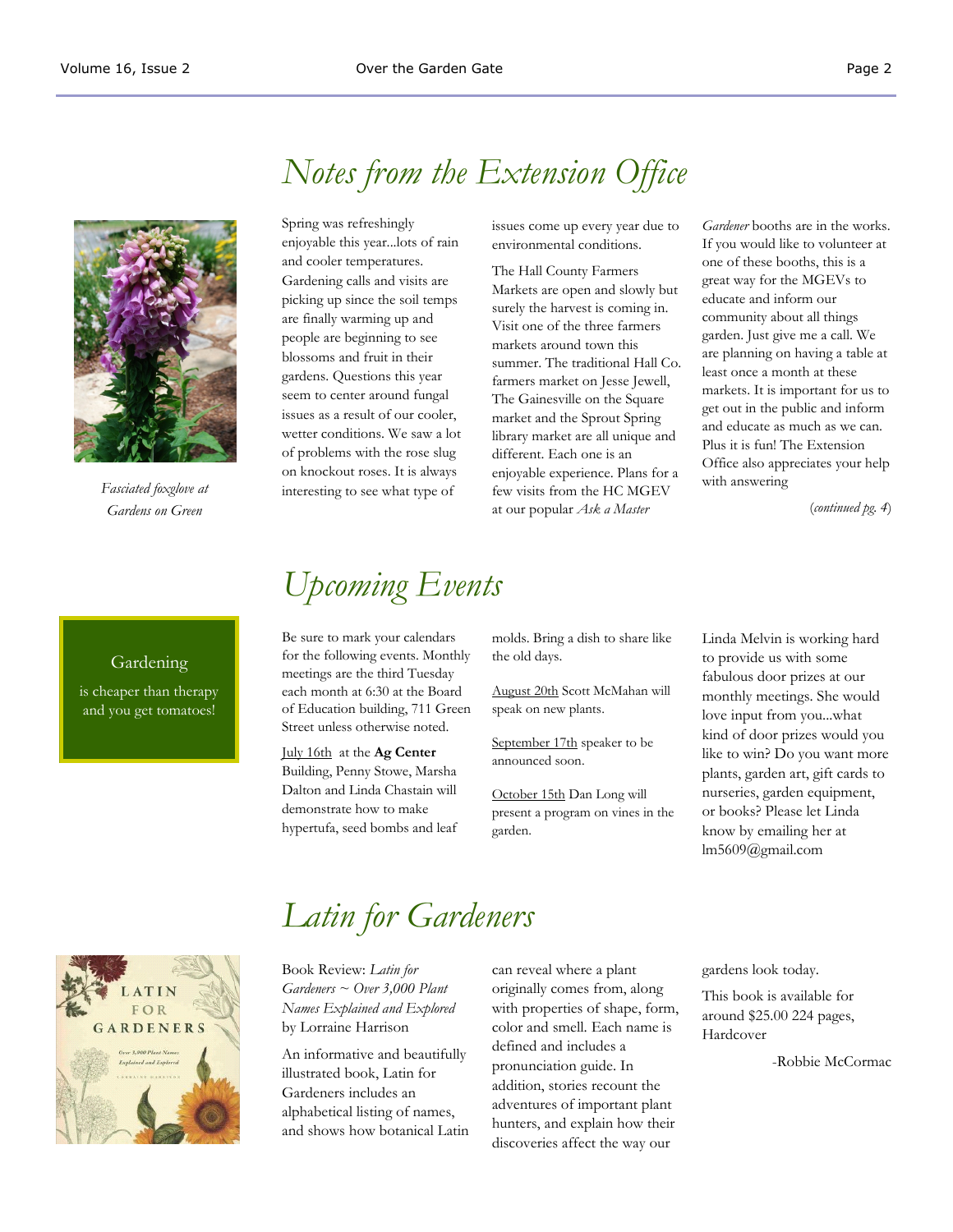### *Building an Insect Hotel*

Our gardens are home to a wide range of living creatures but often we tend to keep our gardens very neat and in doing so we are taking habitat away . Why not invite more beneficial insects and pollinators to make their home in your garden by creating an insect hotel? An insect hotel offers native bees a place to nest as well as a place for lady beetles, lacewings and butterflies to seek shelter. The structure can be made of mostly recycled or reclaimed materials. Start with a basic structure made from old pallets, plywood, bricks or cinder blocks. Make sure the structure is safe and secure and then fill the

#### gaps with:

Dead wood  $\sim$  essential for the larvae of wood-boring beetles. Crevices hold centipedes and other insects. Holes for solitary bees  $\sim$  old canes or pieces of hollow plant stems placed in tube provides female bees a place to lay eggs Straw & Hay ~ provides opportunities for invertebrates to burrow in and find safe hibernation sites  $Dry$  leaves  $\sim$  mimic the litter on the forest floor Corrugated cardboard ~ rolled up and placed in a cylinder provides a home for lacewings. Loose bark  $\sim$  firefly larvae,

beetles, centipedes, and spiders all lurk beneath the decaying wood and bark. They help to break down woody plant material and are essential parts of the garden recycling system. Other materials such as twigs, pinecones, coir fiber, or pine straw needles provide general shelter for small insects. Site your habitat in semi shade by a hedge, under a tree or near a pond. Solitary bees like a warm sunny spot so put tubes for bees on the sunniest side of the habitat.

This is a fun and rewarding project which can easily be done with children.



### *President's Corner*

#### (*continued pg. 1*)

a Gardens on Green fundraiser arranged by Kathy Lovett. The concert featuring Katie Deal and Chris Wright was delightful.

Appreciation and thanks also go to...those who support our gardens: Sid Manning and Vicky Ginn, Sally Wise, Fran Henry, Joan Rigel, Kathy and Lee

Lovett and their entire "Green gang"; our editor-in-chief, Karin Hicks; our very own "Brenda Starr", Penny Stowe; our travel agent, Wanda Cannon; bargain hunter, Linda Melvin; banner/ flyer designer, Jennifer Stowe; the Lunch and Learn speakers, and the publicity crew.

AND thank you's go to our HCMG executive board,

Michael Wheeler, Wanda Cannon and Becky Rogers for all their support.

Cheers,

 $\sim$  Irene

**Don't be afraid to break the rules about what to use for garden tools!**

# *Growing Native: Asclepias tuberosa*

Butterfly weed is most often noticed as the beacon of bright orange in fields and along roadsides. They are never seen growing in great swaths but rather as a handful dotting here and there amongst the wild grasses. It prefers dry, rocky soil and full sun. Butterfly weed is a must in any butterfly garden. Its brilliant flowers

attract a variety of butterflies and is the larvae host for the Monarch, Queen and Grey Hairstreak butterflies. But don't let the name throw you, in addition to butterflies the plant will also attract a number of beneficial insects including lady beetles and bees. And if you are really lucky you may even catch a glimpse of a

hummingbird hovering around the plant too. Inevitably butterfly weed will get aphids. Leave them for the lady beetles to munch on or spray with soapy water. Just beware that even soapy water can harm butterfly eggs. It is best to grow this plant from seed as the long tap root makes it difficult to transplant well.